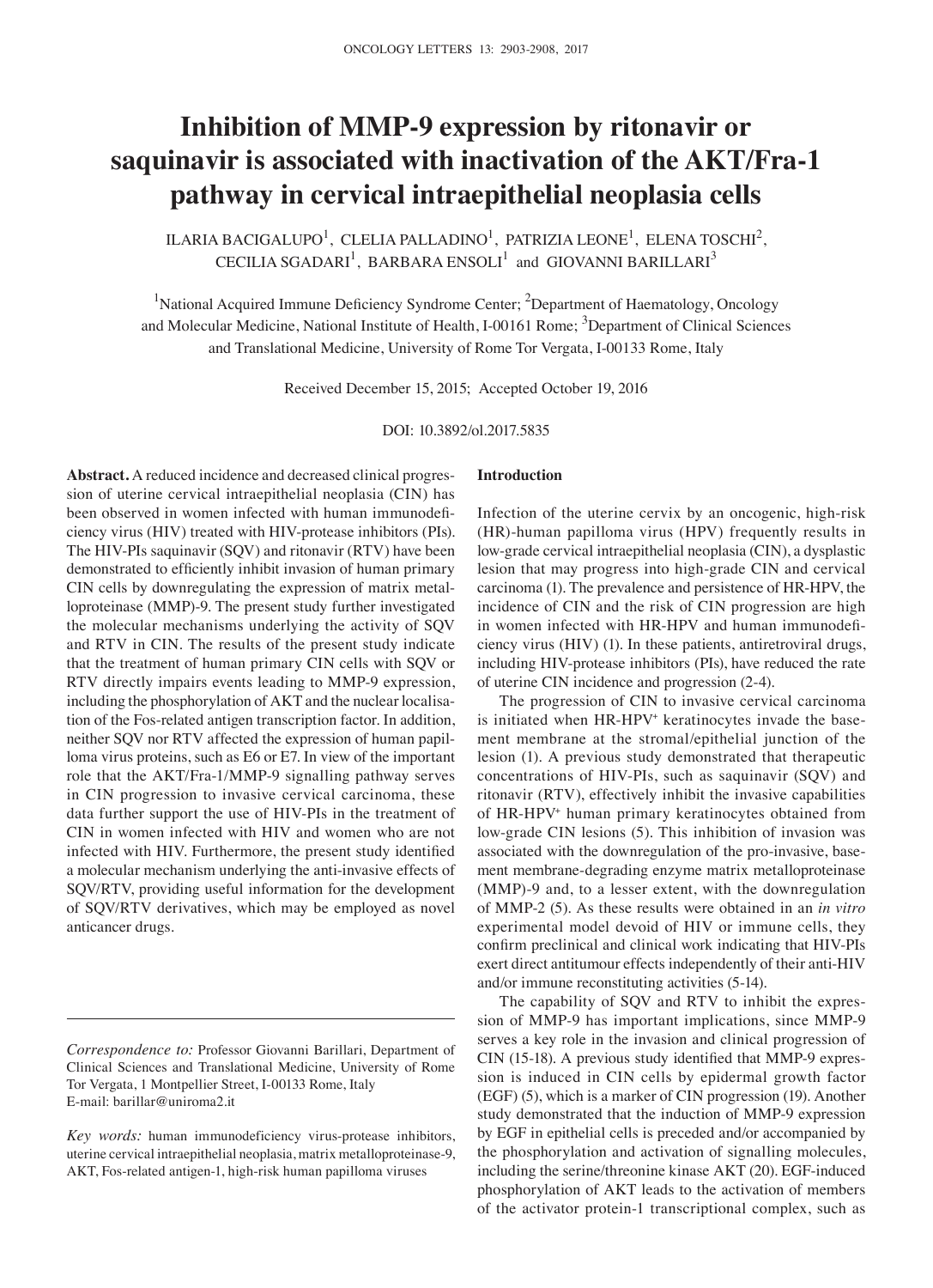Fos-related antigen (Fra)-1 (21), which is a potent activator of MMP-9 gene expression (22-24). Notably, the E6 and E7 proteins of HR-HPV have been shown to phosphorylate AKT (25,26) and to promote MMP-9 expression (27,28). In view of the inhibitory effect of SQV/RTV on CIN cell invasion and MMP-9 expression, the present study investigated whether therapeutic concentrations of these HIV-PIs would affect the AKT/Fra-1 signalling pathway or the expression of E6/E7 in HR-HPV+ human primary CIN cells.

## **Materials and methods**

*Reagents.* SQV (Roche Diagnostics, Basel, Switzerland) and RTV (National Institutes of Health, Bethesda, MD, USA) were diluted and handled as previously described (5). Cell growth medium (DMEM/Ham's F12 enriched with NaHCO<sub>3</sub>, HEPES, HCl, penicillin and streptomycin), PBS and monoclonal antibodies raised against the E7 protein of HPV16 (dilution, 1:200; catalog no. MA5‑15822) were purchased from Thermo Fisher Scientific, Inc. (Waltham, MA, USA). Sigma-Aldrich (Merck Millipore, Darmstadt, Germany) was the source of growth media supplements (fetal bovine serum, hydrocortisone, adenine, insulin, transferrin, cholera enterotoxin and 3,3',5-triiodo-L-thyronine), anti β-actin monoclonal antibodies (dilution, 1:1,000; catalog no. A5316), bovine serum albumin (BSA; fraction V) and the chemicals employed for protein extraction, which included Tris HCl, NaCl,  $MgCl<sub>2</sub>$ , KCl, Nonidet P (NP)-40, sodium deoxycholate, phenylmethyl-sulfonyl fluoride (PMSF), dithiothreitol (DTT), EDTA, glycerol, HEPES, leupeptin, aprotinin, or pepstatin. Monoclonal antibodies directed against the E6 protein of HPV16 (dilution, 1:200; catalog no. sc $-460$ ) or human C23 (nucleolin; dilution, 1:250; catalog no. sc‑515312) were obtained from Santa Cruz Biotechnology, Inc. (Dallas, TX, USA). Rabbit monoclonal antibodies raised against Fra-1 (dilution, 1:250; catalog no. 5281) or phosphorylated AKT (ser473; dilution, 1:250; catalog no. 4060) were obtained from Cell Signaling Technology, Inc. (Danvers, MA, USA). The primers and probes employed for RNA analyses were purchased from Applied Biosystems (Thermo Fisher Scientific, Inc.). Human recombinant EGF was purchased from BD Biosciences (Franklin Lakes, NJ, USA), and suspended in 0.1% BSA in PBS.

Cell culture. W12 (HPV16<sup>+</sup>) and CIN612-7E (HPV31<sup>+</sup>) human primary keratinocyte cell lines, derived from low-grade CIN in HIV-negative women were obtained, characterised and cultured as previously described (29,30). In all experiments, cells were cultured for 96 h in the absence or presence of 10  $\mu$ M SQV or RTV, which were added to the growth medium on a daily basis (5). Subsequently, cells were exposed to EGF or its suspension buffer (0.1% BSA in PBS) for 15, 30, 60 or 90 min, or 3, 6, 12 or 96 h, in the presence or absence of SQV or RTV.

*Invasion assays and zymography.* The effect of SQV and RTV on W12 cell invasion was assayed using the Boyden chambers (5), as previously described. At the end of the assay, invaded cells were fixed in ethanol (Sigma‑Aldrich), stained with toluidine blue (Sigma-Aldrich), and quantitated using light microscopy, counting 5 fields/filter (5). With regard to zymography, W12 cells were cultured overnight in EGF-supplemented, serum-free medium, in the absence or presence of SQV or RTV. Cell supernatants were collected and concentrated with the use of Centricon centrifugal filter devices (Merck Millipore). Protein concentration was determined with Bradford reagent (Bio-Rad, Hercules, CA, USA), using BSA as a standard. To detect collagenolytic activity,  $2 \mu$ g total proteins from concentrated supernatants were electrophoresed using 9% SDS PAGE embedded with 1 mg/ml gelatin (Sigma-Aldrich), as described (31). Following staining with Coomassie blue (Bio-Rad), the decrease in staining of each band due to protease activity was quantified using densitometry (5).

*Reverse transcription‑quantitative polymerase chain reaction (RT‑qPCR).* Total RNA was extracted from the cells, purified, and used to synthesize complementary DNA (cDNA), as previously described (5). The reverse-transcribed (RT) cDNA from repeated, independent experiments was used for quantitative (q)PCR analysis of MMP-9 (Hs\_MMP9\_1\_SG Quantitect Primer Assay; Qiagen, Inc., Valencia, CA, USA). The reaction was normalized by amplifying samples for glyceraldehyde-3-phosphate dehydrogenase as the reference gene (Hs\_GAPDH\_2\_SG Quantitect Primer Assay; Qiagen). RT-PCR was performed, and the data were analyzed, as reported previously (5).

In other experiments, cDNA was used for PCR analysis of HPV-E6 or HPV-E7, according the TaqMan technique. Specifically, 2X TaqMan gene expression master mix (Thermo Fisher Scientific) was employed, while primers or probes were used at 0.9 or 0.2  $\mu$ M, respectively. The following primers were used for qPCR: HPV16-E6 forward (F), 5'-AATGTTTC AGGACCCACAGG-3' and reverse (R), 5'-TTGTTTGCAGCT CTGTGCAT‑3'; HPV16‑E7 F, 5'‑CAAGTGTGACTCTACGC TTCGG-3' and R, 5'-GTGGCCCATTAACAGGTCTTC CAA‑3'; HPV31‑E6 F, 5'‑ATTCCACAACATAGGAGGAA GGT-3' and R, 5'-CACTTGGGTTTCAGTACGAGGTCT-3'; HPV31-E7 F, 5'-GGCAACTGACCTCCACTGTT-3' and R, 5'‑ATTGGATGTGTCCGGTTCTG‑3'; and β actin F, 5'-AAG AGCTACGAGCTGCCTGA 3' and R, 5'-TGGAGTTGAAGG TAGTTTCGTG-3'. The probes used were as follows: HPV16‑E6, 5'‑AGC GAC CCAGAA AGT TAC CA‑3'; HPV16-E7, 5'-TGCGTACAAAGCACACACGTAGACATT CGT‑3'; HPV31‑E6, 5'‑ACAGGACGTTGCATAGCATGT TGGA‑3'; HPV31‑E7, 5'‑ATGAGCAATTACCCGACAGC‑3'; and β actin, 5'-CATCACCATTGGCAATGAGCGGT-3'.

In order to visualize the probes, these were conjugated to tetramethyl-rhodamine (Thermo Fisher Scientific, Inc.). qPCR thermocycling conditions were as follows: 45 cycles of 20 sec at 50˚C, 10 min at 95˚C and 15 sec at 95˚C, followed by 1 min at 58˚C. PCR data were analyzed using the 7500 Fast System SDS software (version 2.0.5; Applied Biosystems, Thermo Fisher Scientific, Inc.), and the results were normalized to β-actin. The complexes formed by PCR products and associated probes were quantified by employing the 2‑∆∆Cq method (32).

*Western blot analysis.,* To extract total proteins, W12 or CIN612-7E cells were lysed in 50 mM Tris (pH 7.5), 150 mM NaCl, 1% NP-40, 0.25/sodium deoxycholate, 1 mM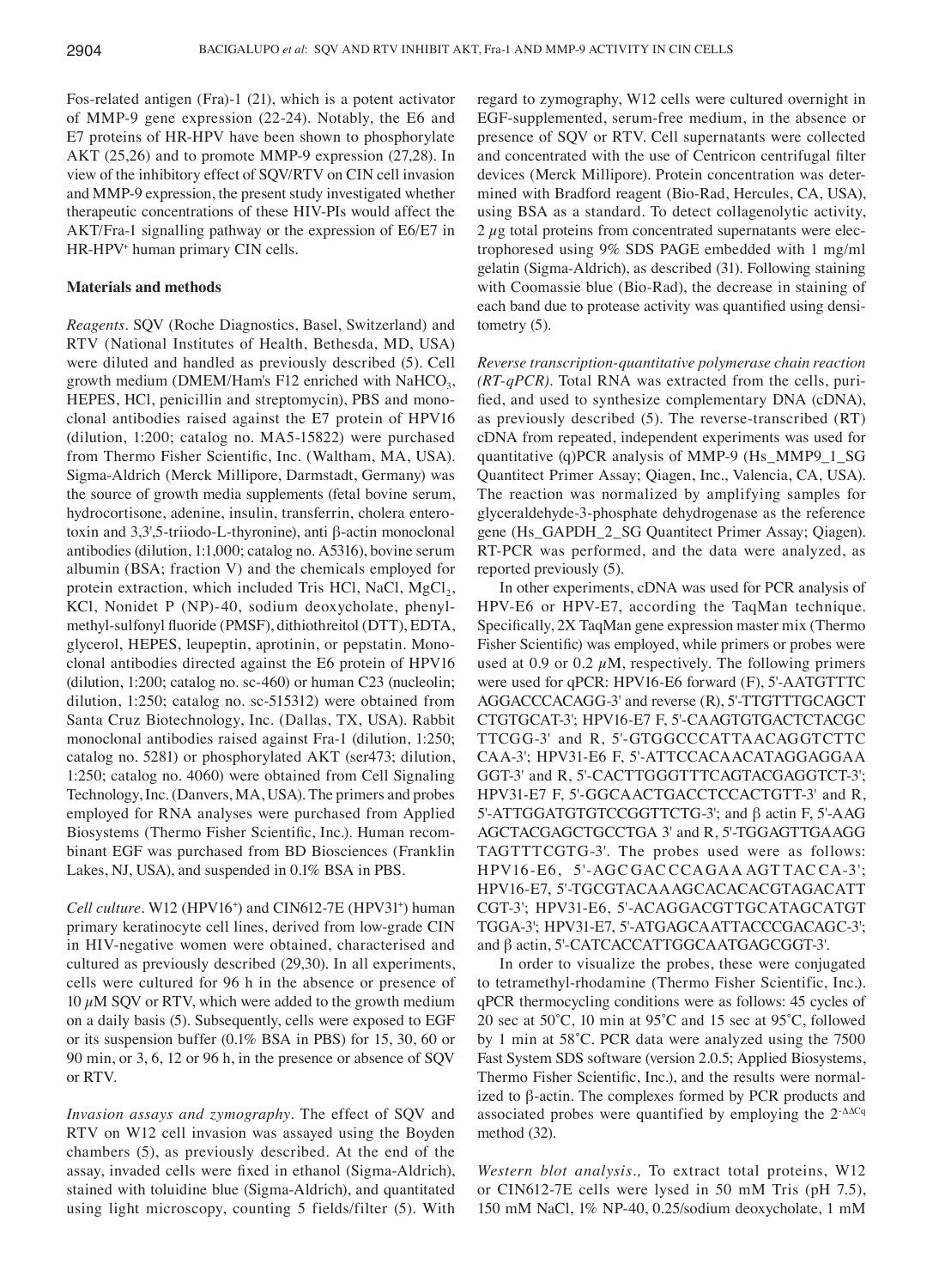

Figure 1. SQV and RTV inhibit AKT phosphorylation and reduce nuclear Fra-1 protein levels in EGF-stimulated CIN612-7E cells. CIN612-7E cells were cultured for 96 h in the presence of 10  $\mu$ M SQV or RTV. CIN612-7E cells cultured without SQV/RTV were employed as the control. Cells were subsequently exposed to 50 ng/ml human recombinant EGF, or to its suspension buffer (0.1% bovine serum albumin in phosphate-buffered saline). (A) Cells were lysed following a 30‑min exposure to EGF, and their total protein content was analysed by western blotting, followed by quantification of pAKT protein expression (relative to β-actin) by densitometry. (B) Cells were lysed following a 6-h exposure to EGF, and their nuclear protein content was analysed via western blotting, followed by quantification of nuclear Fra-1 protein levels (relative to C23) by densitometry. Results are presented as the mean  $\pm$  standard deviation from three experiments. \*P<0.05 vs. the control group. SQV, saquinavir; RTV, ritonavir; Fra-1, Fos-related antigen 1; CR, control; EGF, epidermal growth factor; p, phosphorylated.

PMSF, 2 mM ethyleneglycol-bis (β-aminoethyl ether)-N,N, N'-tetraacetic acid, 30  $\mu$ g/ml leupeptin and 10  $\mu$ g/ml aprotinin. To evaluate phosphorylated AKT levels, W12 or CIN612-7E cells were lysed in 40 mM Tris (pH 8.0), 120 mM NaCl and 0.1% NP-40, and kept in ice for 30 min. Cellular lysate was centrifuged at 13,000 x *g* for 15 min at 4˚C, and the cleared supernatant was then collected. To obtain nuclear protein, W12 or CIN612-7E cells were lysed in 10 mM HEPES pH 7.9, 1.5 mM MgCl<sub>2</sub>, 10 mM KCl, 0.5 mM PMSF, 0.5 DTT, 0.1% NP-40, 10  $\mu$ g/ml leupeptin, 10  $\mu$ g/ml pepstatin and 5  $\mu$ g/ml aprotinin. Nuclei were separated by centrifugation (13,000 x *g* for 15 min at 4˚C), suspended in 20 mM HEPES (pH 7.9), 0.42 M NaCl,  $1.5 \text{ mM } MgCl_2$ , 0.2 mM EDTA,  $25\%$  glycerol, 0.5 mM PMSF, 0.5 mM DTT, 10  $\mu$ g/ml leupeptin, 10  $\mu$ g/ml pepstatin and  $5 \mu g/ml$  aprotinin, and kept in ice for 60 min. Nuclear lysate was sonicated, centrifuged at 13,000 x *g* for 15 min at 4˚C and the cleared supernatant was then collected.

Protein content in cell lysates was assayed with Bradford reagent (Bio-Rad). Proteins from each sample were separated onto 10 or 12% SDS-PAGE and transferred onto Hybond nitrocellulose membrane filters (GE Healthcare Life Sciences, Pittsburgh, PA, USA), which were probed with primary antibodies and the corresponding secondary horseradish peroxidase-conjugated antibodies, as previously described (33). Bands were visualised using LiteAblot® PLUS Enhanced Chemiluminescent Substrate (Euroclone SpA, Milan, Italy), and the intensity of the bands was quantified relative to β-actin using the ChemiDoc XRS+ system (Bio-Rad Laboratories S.r.l., Segrate, Italy).

*Statistical analysis.* Data are expressed as the mean ± standard deviation from three independent experiments. Statistical analysis was performed using the SPSS 15.0 software (SPSS Inc., Chicago, IL, USA). P-values were determined with Student's *t*-test. P<0.05 was considered to indicate a statistically significant difference.

### **Results**

Prior research indicated that EGF triggers the invasion of HR-HPV31+ CIN cells through inducing MMP-9 expression, and that this effect is strongly inhibited by exposure of CIN cells to 10  $\mu$ M SQV or RTV for 72-96 h (5). This concentration of SQV/RTV corresponds to the drugs' peak plasma levels in treated individuals (5). In the present study, initial experiments investigated the molecular mechanisms underlying the inhibitory effect exerted by SQV/RTV on MMP-9 expression. These experiments were conducted in HR-HPV31<sup>+</sup> human primary CIN612-7E cells.

Consistent with previous data obtained in cells of epithelial origin (20), the present study identified that EGF promoted AKT phosphorylation in CIN cells (Fig. 1A). This effect was demonstrated to be dose and time dependent, with AKT phosphorylation peaking at 30 min in the presence of 50 ng/ ml EGF (data not shown). Since SQV and RTV impair AKT phosphorylation (12,13), the impact of these HIV-PIs on EGF-induced AKT phosphorylation was assessed. A concentration of 10  $\mu$ M SQV/RTV, a therapeutic concentration that inhibits EGF-induced CIN cell invasion and MMP-9 expression (5), significantly reduced the phosphorylation of AKT in CIN612-7E cells compared with the control group (SQV, P=0.047; RTV, P=0.024; Fig. 1A).

In agreement with a previous study in epithelial cells (21), 50 ng/ml EGF was observed to augment Fra-1 protein levels in CIN cell nuclei (Fig. 1B). This effect was time dependent, peaking at 6 h and declining thereafter (data not shown).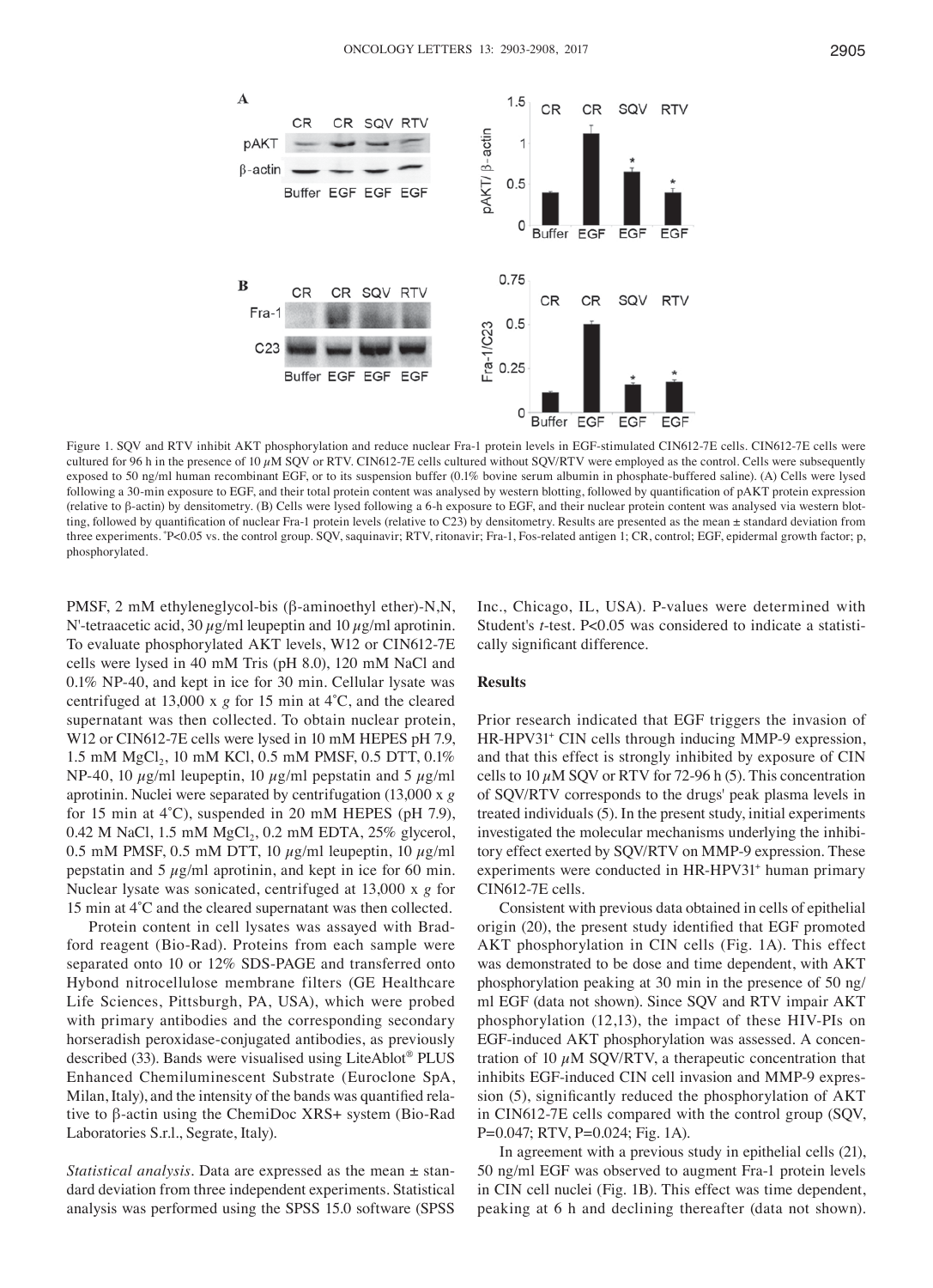

Figure 2. SQV and RTV counteract EGF-induced cell invasion, MMP-9 expression, AKT phosphorylation and nuclear Fra-1 protein expression in W12 cells. W12 cells were cultured for 96 h in the presence of 10  $\mu$ M SOV or RTV, or in their absence (control). (A) Cells were stimulated to invade a reconstituted basement membrane in response to 20 ng/ml human recombinant EGF, or to its suspension buffer (0.1% bovine serum albumin in phosphate-buffered saline, indicated here as EGF 0 ng/ml). Results are expressed as the mean ± standard deviation from 3 experiments, each performed in duplicate chambers. (B) Representative zymography of EGF-supplemented, serum-free supernatants. The de-stained areas indicate gelatinolytic activity corresponding to MMP-9 (92 kDa) released by the cells. (C) Reverse transcription-quantitative polymerase chain reaction analysis of MMP-9 messenger RNA levels (relative to GADPH) in cells cultured in EGF-supplemented growth medium, in the absence or presence of  $10 \mu$ M SQV/RTV. Results are expressed as the mean  $\pm$  standard deviation from 3 experiments. (D) Representative western blot analysis and quantification by densitometry of pAKT protein levels (relative to β‑actin) in W12 cells lysed following a 30‑min exposure to EGF. (E) Representative western blot analysis and quantification by densitometry of nuclear Fra‑1 protein levels (relative to C23) in W12 cells lysed following a 6-h exposure to EGF. "P<0.05 vs. the control group. SQV, saquinavir; RTV, ritonavir; Fra-1, Fos-related antigen 1; CR, control; p, phosphorylated; MMP, matrix metalloproteinase; EGF, epidermal growth factor.

SQV/RTV significantly reduced Fra-1 content in the nuclei of EGF-stimulated CIN612-7E cells compared with the control group (SQV, P=0.048; RTV, P=0.035; Fig. 1B). The E6 or E7 proteins of HR-HPV are known to phosphorylate AKT and promote MMP-9 expression (25-28). Thus, experiments were performed in order to evaluate whether the inhibitory effect that SQV/RTV exert on AKT phosphorylation and MMP-9 expression paralleled a reduction in E6/E7 protein levels in CIN612-7E cells. However, this was not assessed, as antibodies directed against the E6 or E7 proteins of HPV31 were not commercially available, and antibodies raised against the E6 or E7 proteins of HPV16 did not recognise the HPV31 E6 or E7 proteins expressed by CIN612-7E cells.

Further experiments employing W12 cells, HPV16<sup>+</sup> human primary keratinocytes derived from low-grade CIN lesions (29), were performed. Confirmatory experiments indicated that, as for HPV31+ CIN cells (5), a 96-h exposure to 10  $\mu$ M SQV or RTV significantly inhibited cell invasion compared with the control group (SQV, P=0.008; RTV, P=0.006; Fig. 2A), markedly reduced MMP-9 proteolytic activity (Fig. 2B) and significantly downregulated MMP‑9 expression (SQV, P=0.008; RTV, P=0.010; Fig. 2C). Notably,

SQV and RTV produced these effects in low-passage, but not in high-passage, W12 cells (data not shown). Additional experiments demonstrated that, compared with control cells, SQV and RTV notably reduced EGF-induced AKT phosphorylation in W12 cells (Fig. 2D). Furthermore, SQV/RTV reduced Fra‑1 content in the nuclei of EGF‑stimulated W12 cells (Fig. 2E), similarly to the results obtained with HPV31+ CIN612-7E cells.

Assays using antibodies raised against the E6 and E7 proteins of HPV16 demonstrated that SQV/RTV did not modify the content of these proteins in W12 cells (Fig. 3A and B). In addition, neither of the HIV-PIs tested altered the messenger RNA (mRNA) levels of HPV16 E6 or E7 in W12 cells (Fig. 3C). Similarly, SQV/RTV did not affect the mRNA expression of HPV31 E6 (Fig. 3C) or E7 (Fig. 3D) in CIN612-7E cells.

## **Discussion**

It has previously been demonstrated that SQV/RTV, at concentrations present in the plasma of treated patients, efficiently inhibit EGF-induced invasion of HR-HPV31+ CIN cells via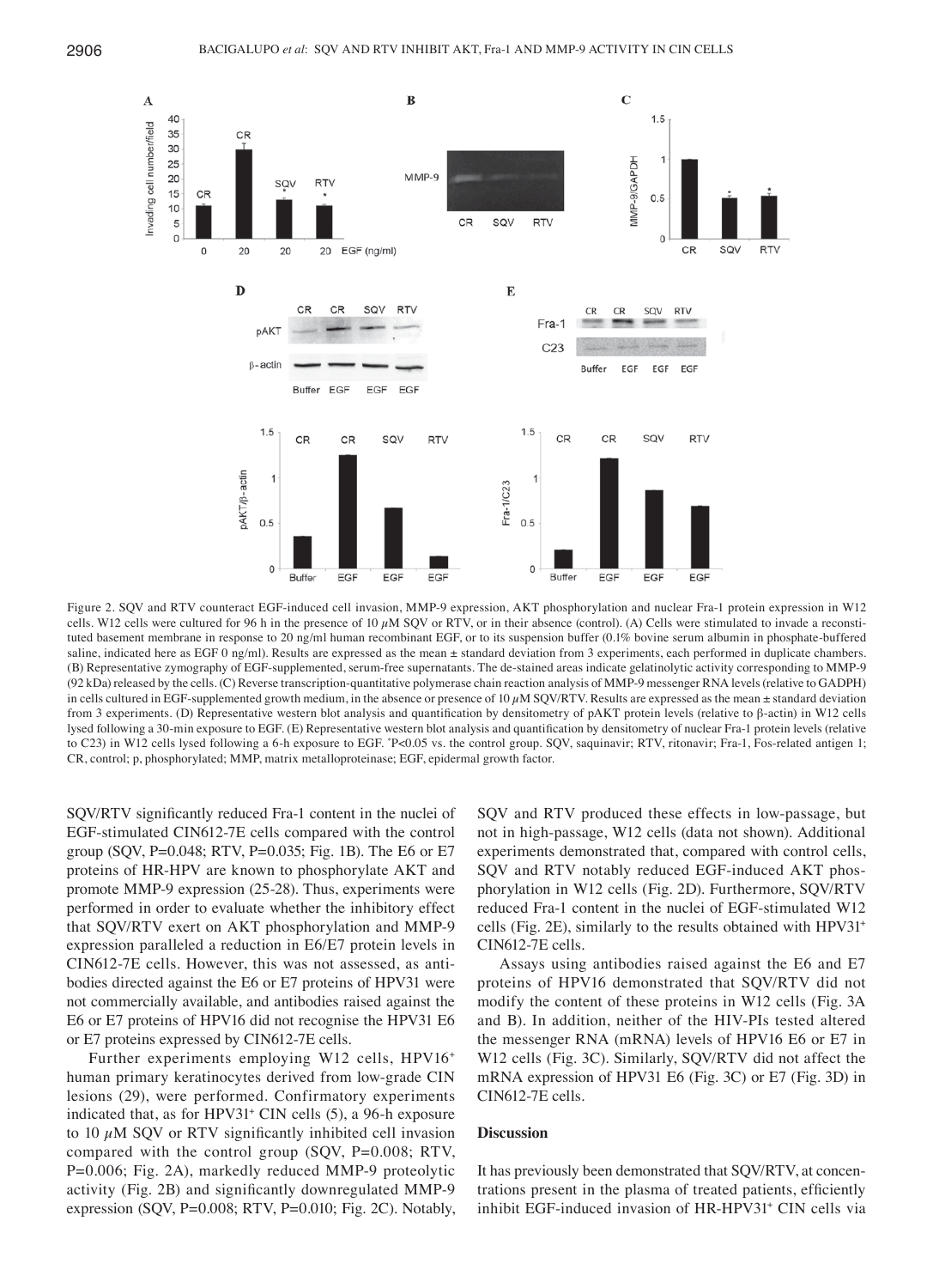

Figure 3. SQV and RTV have no significant effect on HPV E6 and E7 expression in CIN cells. W12 and CIN612‑7E cells were cultured for 96 h in EGF-supplemented growth medium, in the presence of 10  $\mu$ M SQV or RTV. Cells cultured without SQV/RTV were employed as controls. W12 cells were lysed, and their total protein content was analysed by western blotting, followed by quantification (relative to β-actin) via densitometry using antibodies directed against the (A) E6 or (B) E7 proteins of HPV16. Reverse transcription-quantitative polymerase chain reaction analysis of (C) E6 and (D) E7 messenger RNA levels (relative to β-actin) in W12 and CIN612-7E cells. Results are presented as the mean  $\pm$  standard deviation from three experiments. SQV, saquinavir; RTV, ritonavir; CR, control; HPV, human papilloma virus.

reducing MMP-9 expression (5). This explains the results of clinical studies that observed HIV‑PI efficacy against uterine CIN (2-4). The present study confirmed the anti-invasive activities of SQV/RTV in HPV16+ CIN cells. In addition, to the best of our knowledge, the present study demonstrated for the first time that, in HPV16<sup>+</sup> and HPV31<sup>+</sup> CIN cells, inhibition of EGF-induced MMP-9 expression by SQV/RTV is preceded by a reduction in AKT phosphorylation. This is consistent with previous results obtained in other models, which indicated that HIV-PIs can counteract AKT phosphorylation (12,13), and that compounds abrogating EGF-induced AKT phosphorylation inhibit MMP-9 expression and cell invasion (20).

Indeed, the capability of SQV/RTV to impair AKT phosphorylation in CIN cells may have clinical relevance. Levels of phosphorylated AKT in epithelial cells change during the different stages of cervical carcinogenesis. Specifically, phosphorylated AKT is absent in the normal uterine cervix, while it is present in CIN biopsies and further increased in cervical carcinoma (34,35). In agreement with previous studies that observed that Fra-1 silencing reduces MMP-9 expression and cell invasion (22), the present study demonstrated that inhibition of MMP-9 expression by RTV/SQV is associated with a reduction in nuclear, transcriptionally active Fra-1 protein in CIN cells.

The current study identified that the inhibitory effect of RTV/SQV on MMP-9 expression is not accompanied with the downregulation of E6 or E7, two HPV oncogenes that trigger AKT phosphorylation and MMP-9 expression in infected cells (25-28). Nevertheless, the present and previous results (5) suggest that the effectiveness of RTV/SQV against uterine CIN is influenced by HPV, in particular by its integration into the host cell genome. Specifically, the present study demonstrated that SQV and RTV downregulate MMP-9 expression in low-passage, but not in high-passage, W12 cells. In this regard, it must be highlighted that W12 cells retain HPV16 in an episomic (not integrated) form during early passages, while long-term *in vitro* cultivation of the cells leads to spontaneous loss of episomes and selection of cells containing only integrated HPV16 (29).

It has previously been identified that SQV and RTV reduce MMP-9 expression in CIN612 cells independently of their passage status, while having little or no effect on cell lines derived from late-stage carcinoma of the uterine cervix (5). CIN612 cells permanently maintain HPV31 DNA in an episomic form (30), while cervical carcinoma cells possess integrated HPV genomes (36). Since HPV episomes are present in low-grade CIN, while integrated HPV is characteristic of invasive cervical carcinomas (37), these results indicate that SQV and RTV could be effective therapeutic agents for the treatment of CIN, but may be less effective against cervical carcinoma. Although this hypothesis is supported by previous clinical observations (4,38), further study is required to verify it.

In conclusion, in view of the high incidence of CIN in HIV-infected women (1), the results of the present study support the continued employment of HIV-PIs in HIV treatment regimens. In addition, considering the key role that MMP-9 serves in CIN progression to invasive cervical carcinoma (15-18), the results of the current study support the use of SQV, RTV or their derivatives for the treatment of CIN in HIV-negative women. These recommendations are supported by the low toxicity of SQV/RTV and the large quantity of data available regarding their pharmacokinetics (39).

## **Acknowledgements**

The present study was supported by the Italian Ministry of Health (Rome, Italy; grant no. OR/70DF) and the Italian Ministry of Education, University and Research (Rome, Italy; grant no. RSA/0906). The authors would like to thank Professor L.A. Laimins (Northwestern University, Chicago, IL, USA) for providing the W12 and CIN612‑7E cells, and Dr M. Falchi (National AIDS Center, Rome, Italy) for assistance in preparing the figures.

## **References**

- 1. Denslow SA, Rositch AF, Firnhaber C, Ting J and Smith JS: Incidence and progression of cervical lesions in women with HIV: A systematic global review. Int J STD AIDS 25: 163-177, 2014.
- 2. Heard I, Schmitz V, Costagliola D, Orth G and Kazatchkine MD: Early regression of cervical lesions in HIV-seropositive women receiving highly active antiretroviral therapy. AIDS 12: 1459-1464, 1998.